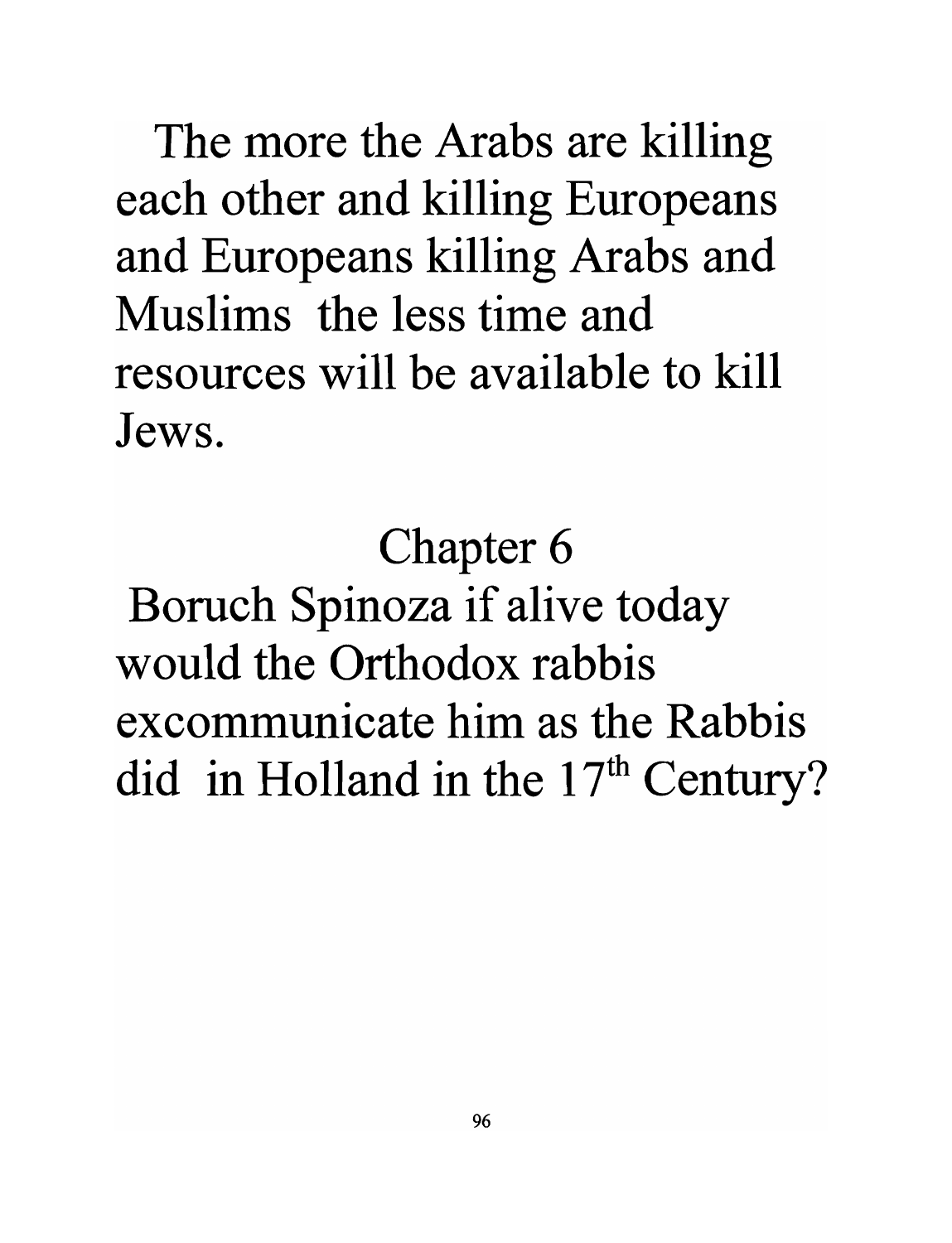## Response Definitely not.

Excommunication has its origins in Talmudic literature. It was used as a weapon to keep dissenters in line out of fear that their "heretical " more precise

challenging views would be misunderstood and lead the uneducated astray. Later it was used against individuals whose views challenged the theology and or philosophy of the dominant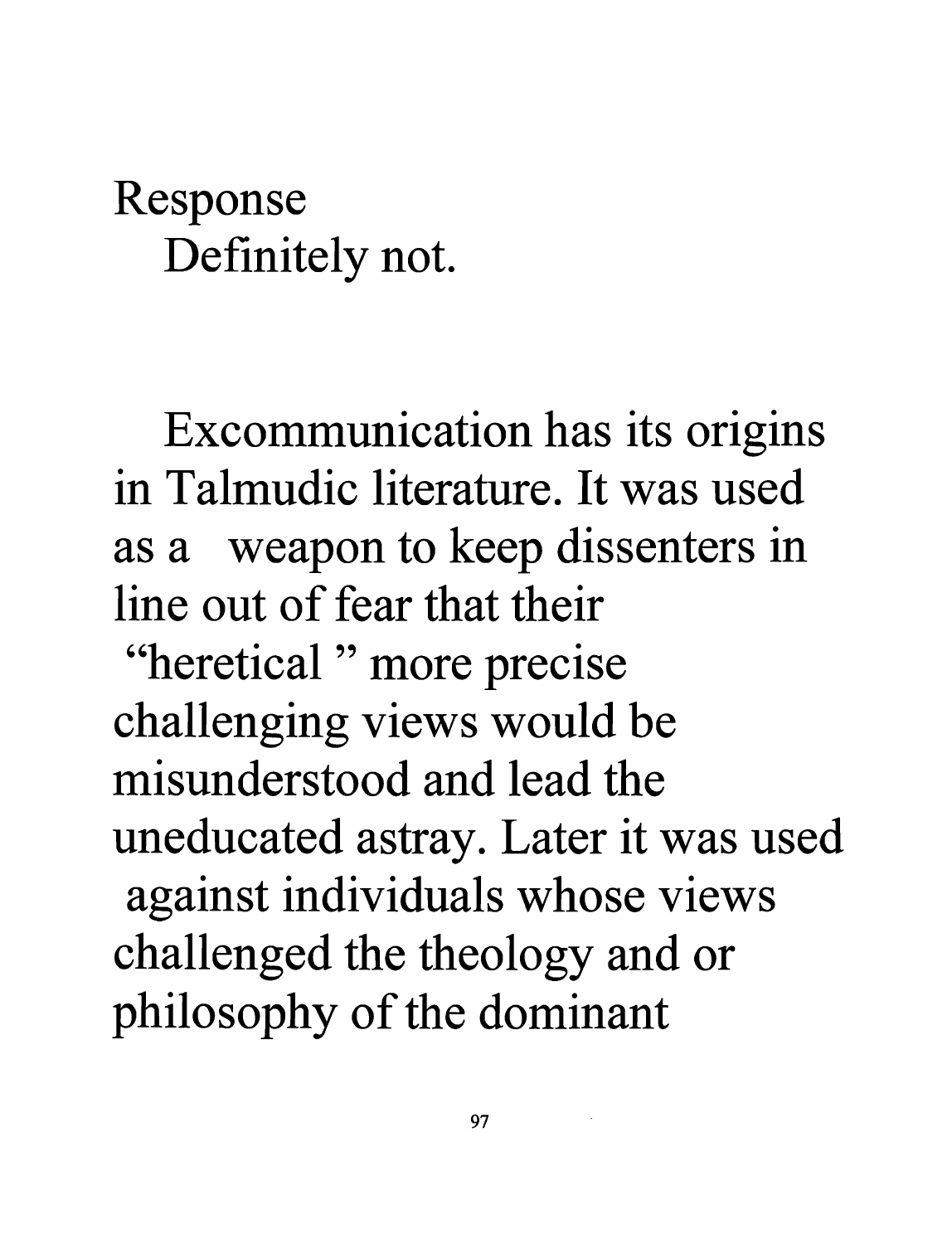accepted standard. It was also used to silence dissent when such views were heretical against the beliefs of the non Jewish members where Jews lived.

When Boruch Spinoza was excommunicated from the Jewish community in Holland in the 1600 the following situation existed. Thousands Jews fleeing the inquisition in Spain and Portugal found refuge in Holland. Spinoza's theories about theology and the essence of God were considered heresy by the non Jewish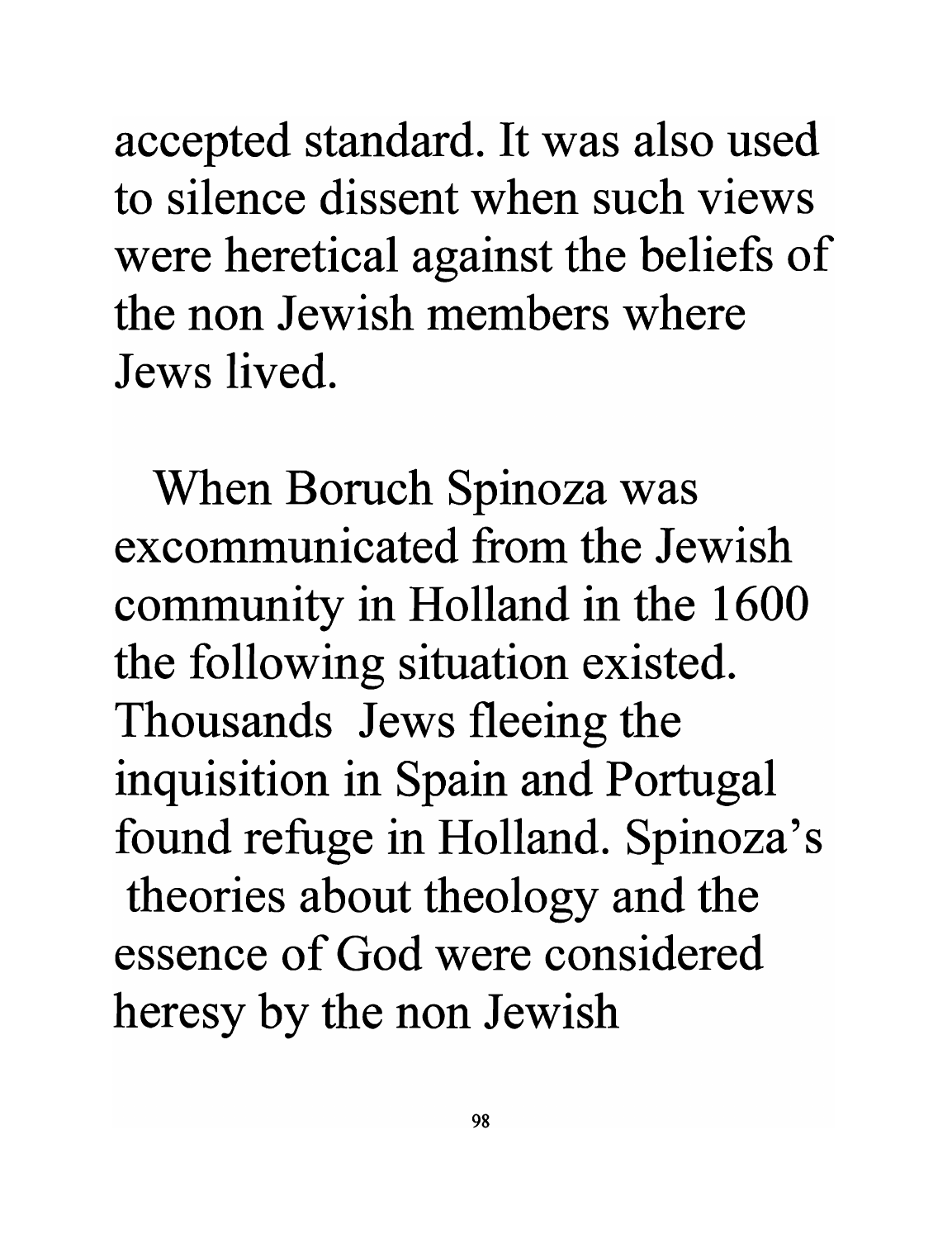community. Boruch Spinoza himself refused to have his manuscripts published out of fear that he would be burned at the stake like many of his compatriots who were foolish enough to have them published.

The Jewish community were afraid to be in any way related with Spinoza because Spinza presented an immediate danger. Short of killing him the only thing that could be done was to distance themselves from his ideas- that they did not support those ideas -was to excommunicate him.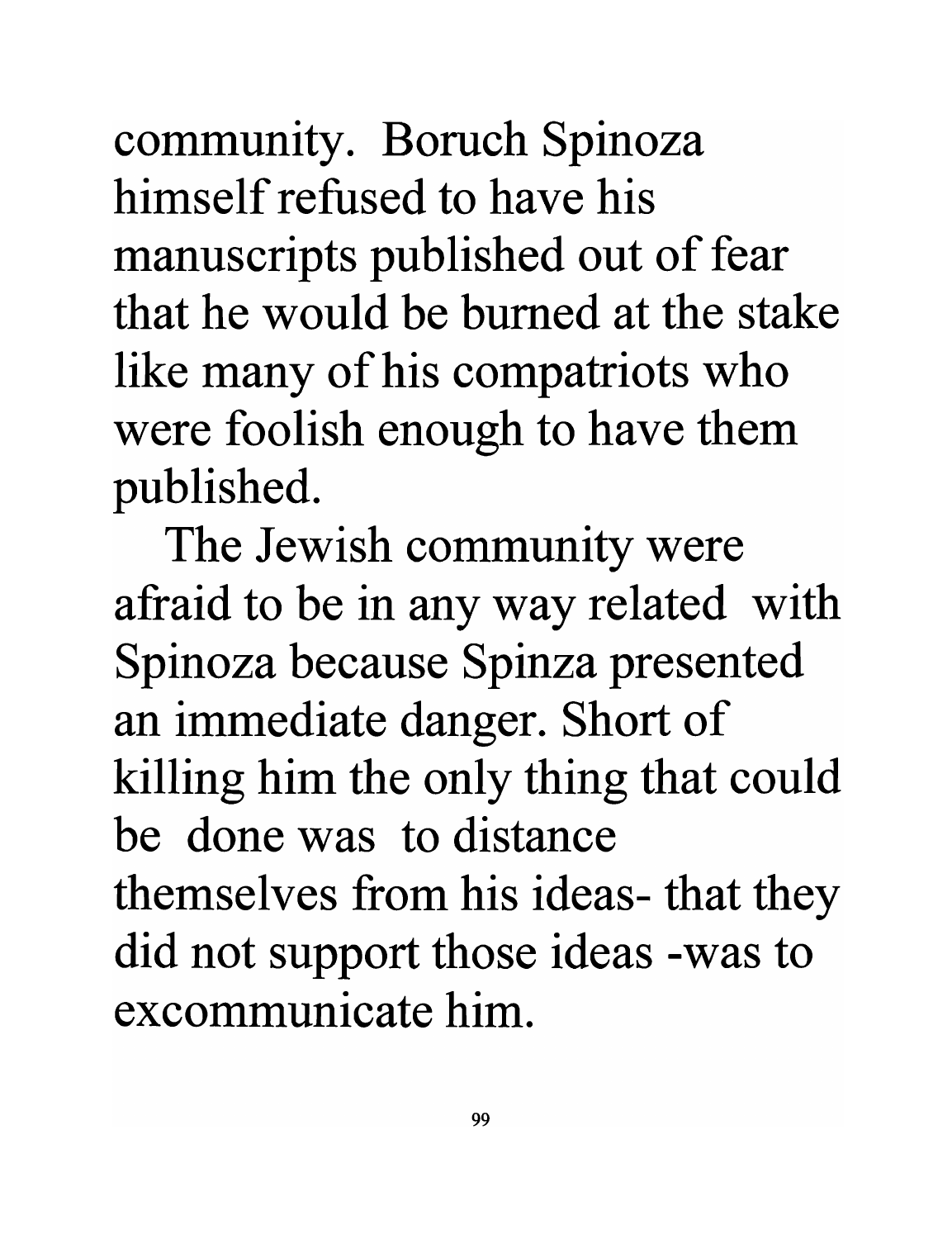The Hacham Tzvi the father of Rav Yaakov Emden in his responsa addresses the issues raised by Spinoza and shows that all his arguments are groundless.

However the rabbis and leaders of the Jewish community living during the time of Spinoza did not possess the luxury to debate him. They were afraid that the non Jewish community would evict them if not kill them.

Thank God we do not have that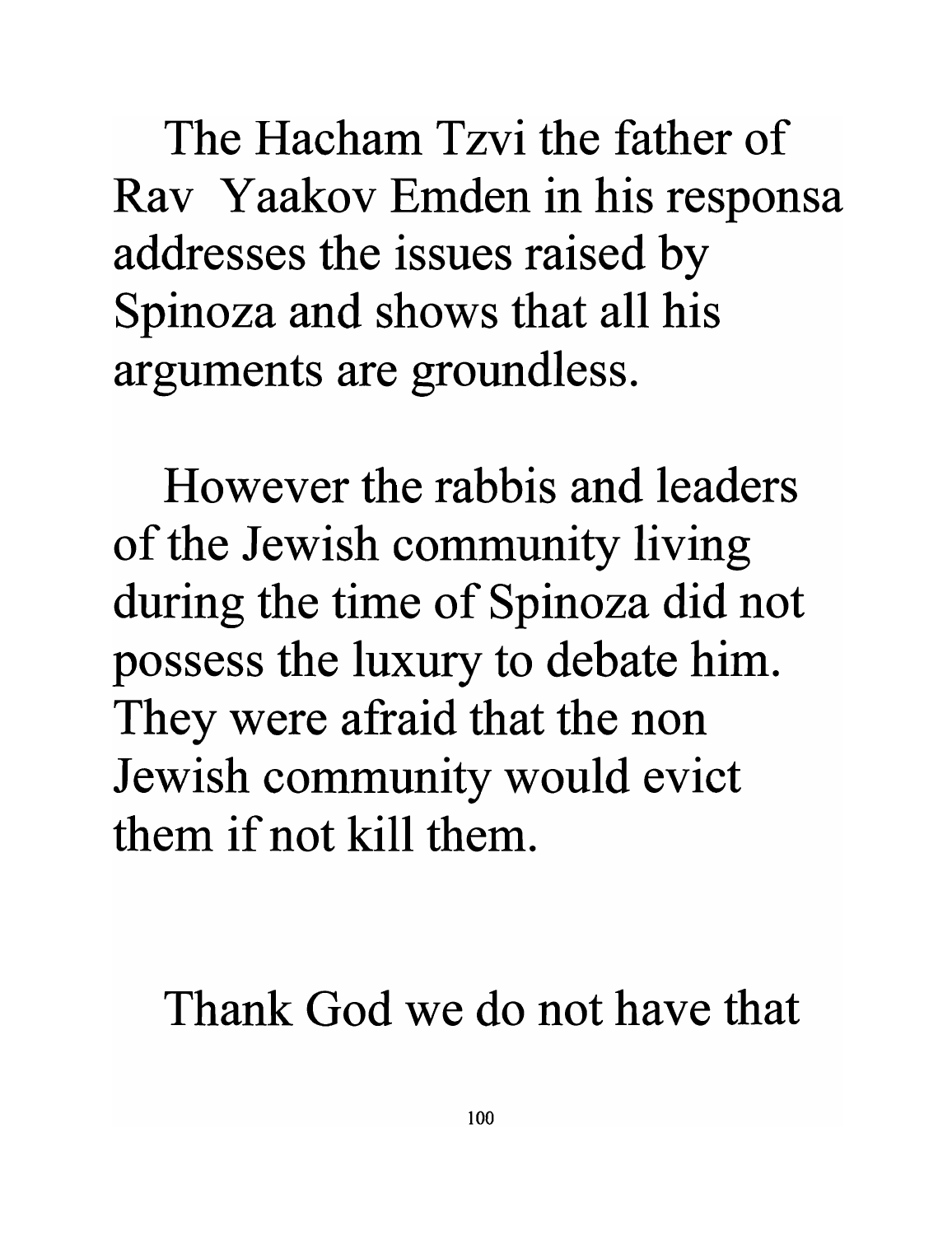situation today. On the contrary rabbis who use such measures as communication face civil and criminal sanctions by the State law.

Ramo Shulchan Aruch Y oreh Dayoh 334:48;Shach Ibid 334:23 cites Meharamazwho in turn quotes Meharam that "our experience has been that enforcing

excommunication can cause loss of life -murder and suicide." This actually occurred in Holland at the tiome of spinoza. Aruch Hashulchon Y oreh dayoh 334:42 reaches the same conclusion. All commentators explicitly forbid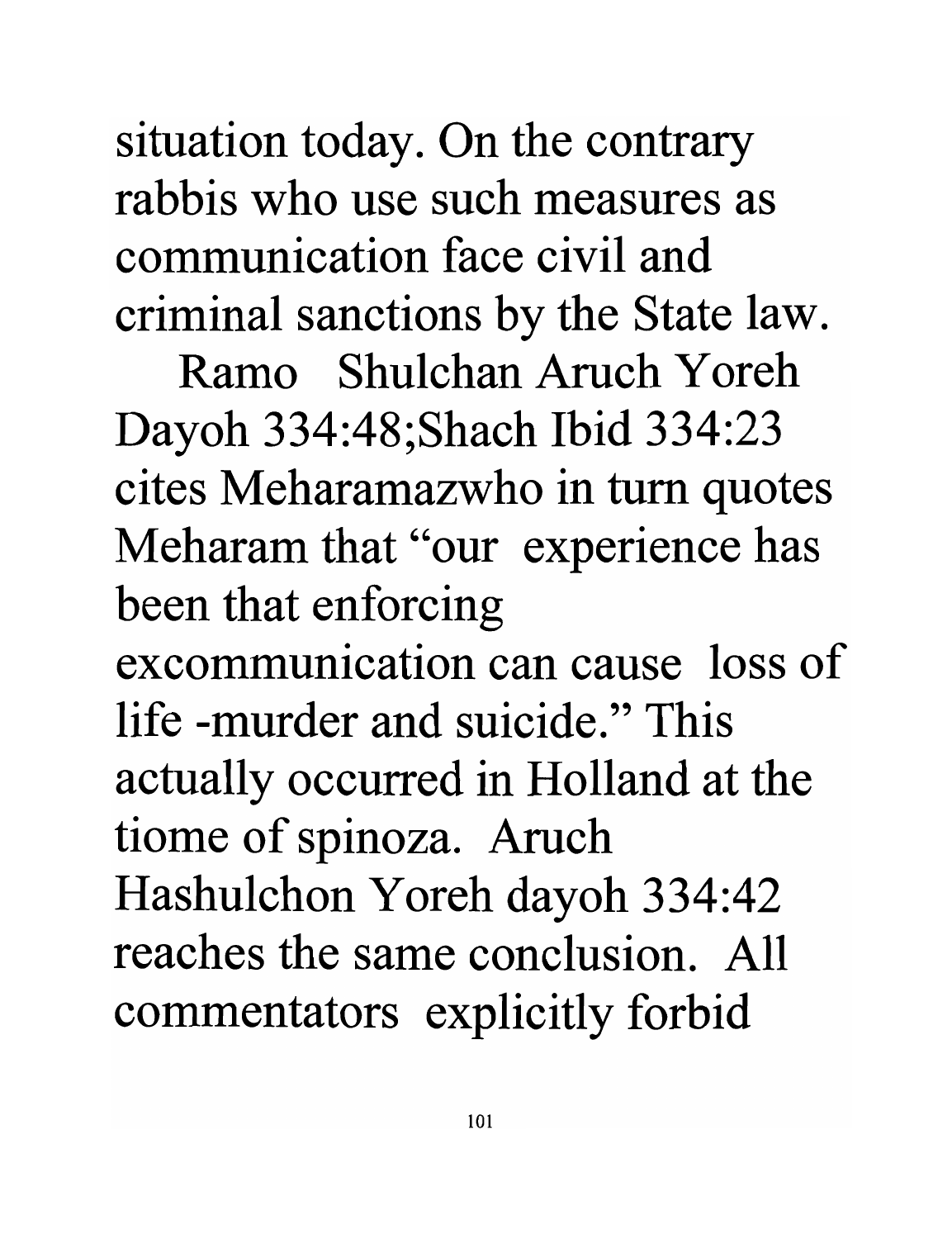such use if one will be subject to loss - that means civil or criminal state penalties.

I personally advised victims of those Rabbis, who are flexing their power and employing excommunication ,to ignore them. No one listens any way to Orthodox Rabbis. The overwhelming number of Jews are not Orthodox. If they persist I have advised them to sue them in civil and criminal court. As long as they can get away with out any consequences they will gang up on those weaker than them. Once